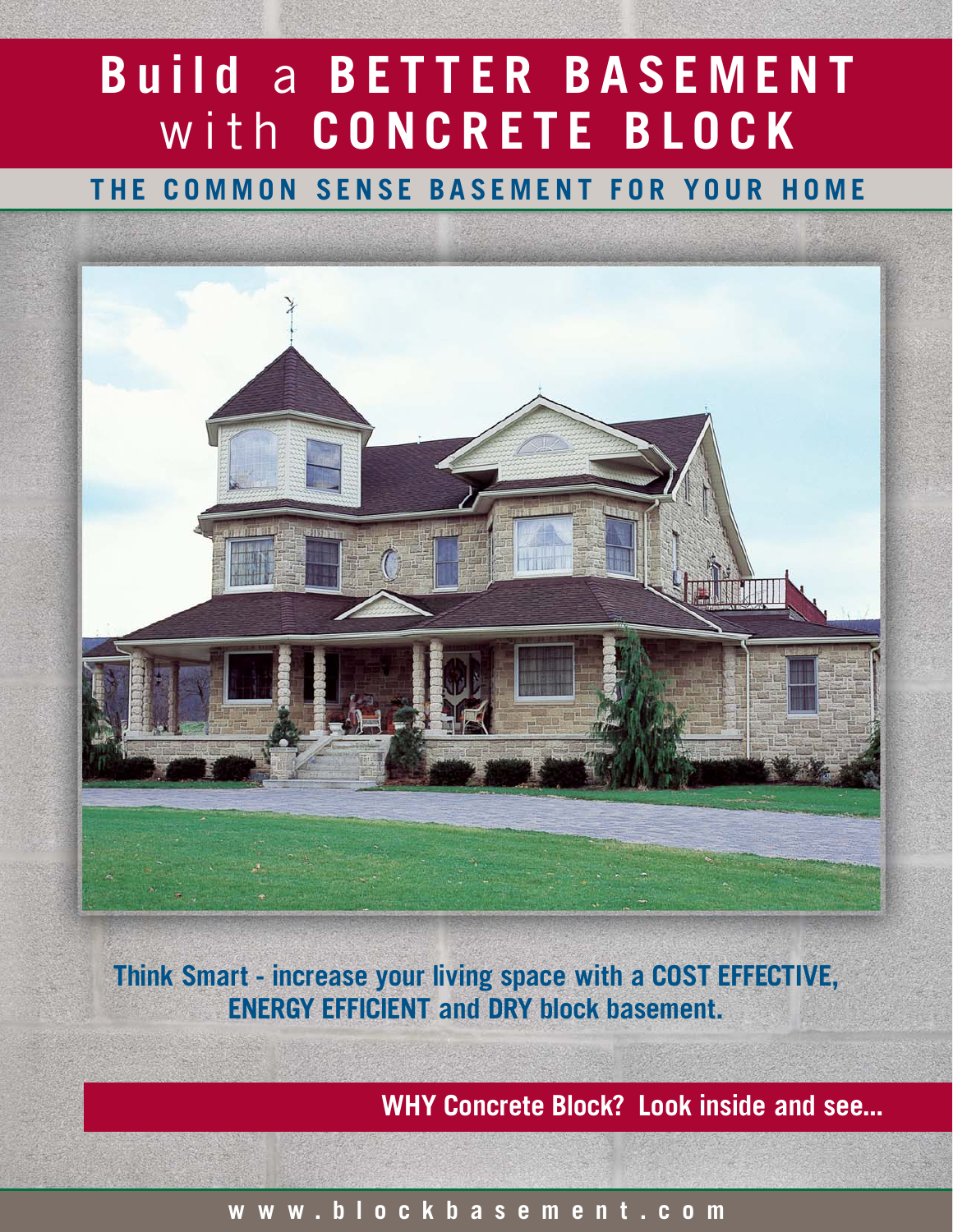# COMPLY WITH THE INTERNATIONAL RESIDENTIAL CODE<sup>®</sup> & BUILD A SOLID FUTURE USING THIS RECOMMENDED BASEMENT SYSTEM.



#### CONCRETE FOOTING

- + Monolithic solid concrete base for the beginning of the concrete block basement system.
- + Soil bearing capacity must be a minimum of 1,500 psi.

#### CONCRETE BLOCK

+ Use certified ASTM C90 load bearing units. Test reports are available by request.

#### REINFORCING STEEL & GROUTING

- + US Grade 60 is the minimum requirement for steel reinforcing bar.
- + When required, reinforcing steel should be placed in the proper position in the block.

#### MORTAR

+ Type S or M mortar should be used in mortar joints.

#### DAMP - PROOFING / WATERPROOFING

- + Must be applied to the exterior of the wall from the top of the footing to the finished grade.
- + These are required by the IRC and several types of materials can be used.

#### INSULATION

+ If insulation is required, it can be easily installed on the interior, exterior or inside of the concrete block wall. There are three climate zones in PA with a minimum

requirement of R9. Through the US Government authorized software program, REScheck, trade offs for the amount of insulation are dependent on other building elements. These elements include but are not limited to windows, doors, heating and air conditioning equipment.

#### DRAIN TILE & STONE FILTER FABRIC

- + Helps keep the water away from the foundation and must be below the top of the footing.
- + Drain tile can also be placed inside the structure below the concrete floor and covered with approved filter membrane.
- + The drain tile is placed on a minimum of 2 inches of clean crushed stone with a minimum of 6 inches of clean crushed stone placed above top of the footing.
- + Filter fabric is placed on top of the stone to separate the stone from the backfill.

#### BACKFILL

+ Use clean backfill and slope grading away from the house as directed in the IRC.

#### ADDITIONAL RECOMMENDATIONS NOT REQUIRED BY THE IRC

- + We recommend a minimum of 2 feet of 1 inch clean crushed stone above the top of the footing.
- + A 45 degree bed of mortar on top of the footing to drain water from foundation.
- + Steel reinforcement may be added to the concrete footing for additional strength.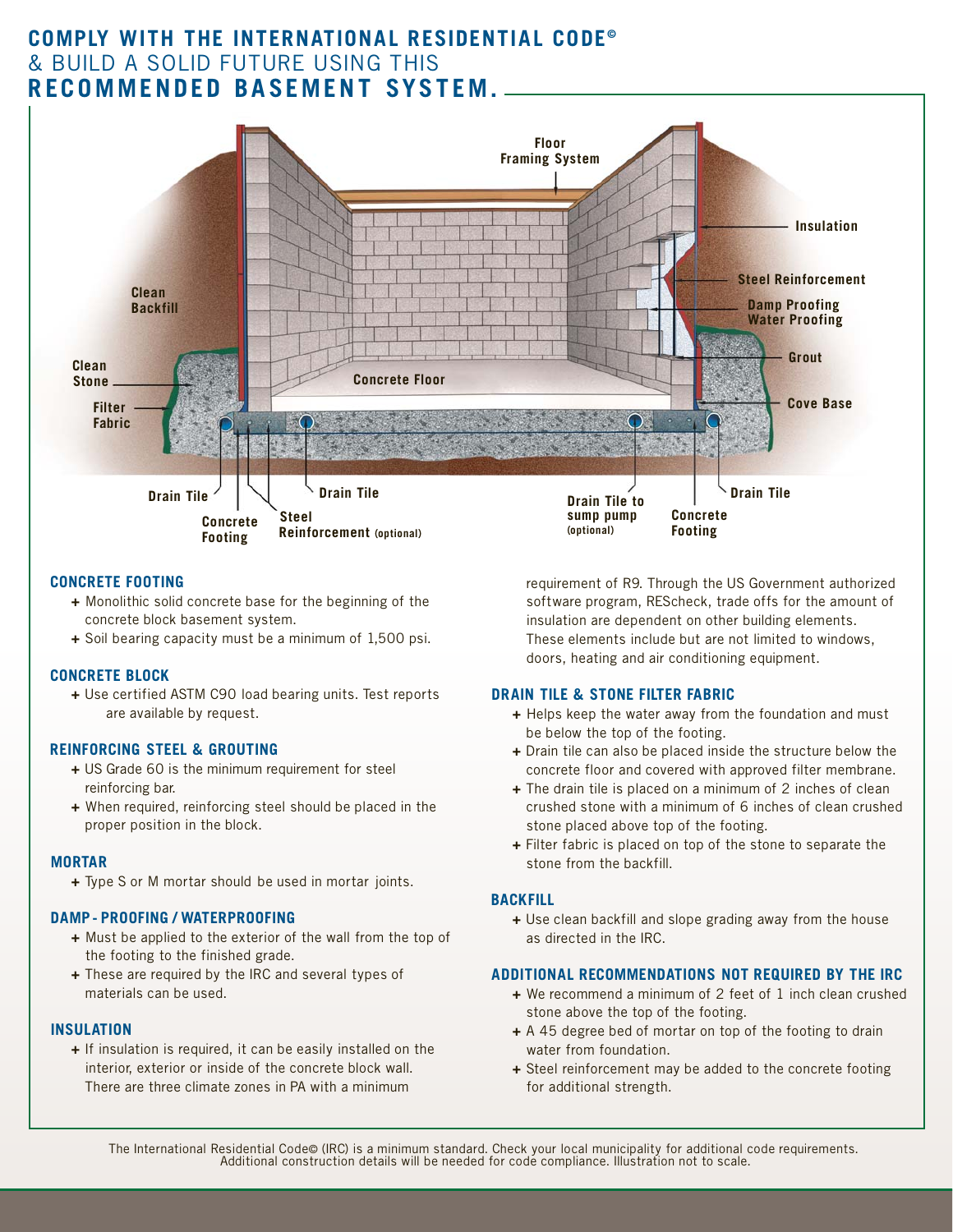# THE BASEMENT IS THE FOUNDATION OF YOUR HOME.

Concrete block has withstood the test of time — 100 plus years of dependable use. Can you say that about other systems? An experienced local mason contractor will build your new durable and sustainable basement system according to the International Residential Code. Why trust any other product for your new home?

# The benefits of a concrete block basement

#### ECONOMICAL

Least expensive basement system for first cost investment and requirements for block basements have not changed in the recently updated building codes. Other concrete wall systems have additional reinforcement requirements and more on site inspections which raise costs and add time to the project.

Benefit: Use the money you will save to enhance the kitchen, family room or other part of your home.

### SUSTAINABLE - GREEN BUILDING

Block basements allow for more living space within the home on a smaller lot.

Block has a 66% less carbon footprint than other concrete products thus conserving our environment.

Block does not give off any VOCs for a healthier indoor environment.

Little construction waste is created on the jobsite.

Benefit: Saving the environment.

#### ENERGY EFFICIENT

The thermal mass of concrete block contributes to lower energy costs. Insulation installed to meet the R Value for your climate zone according to the IRC will also lower heating and cooling costs.

Benefit: Lower energy costs throughout the life of your home saving you money. Conservation of our natural resources.

## LOCALLY PRODUCED

Concrete block are produced in your local area and installed by local masons. It is truly a product that is made in the USA.

Benefit: Supporting business in your community.

### **MOLD & TERMITE RESISTANT**

Concrete masonry is NOT a food source for mold or termites. It dries while other materials hold the moisture or deteriorate.

Benefit: If mold occurs concrete masonry can be cleaned and does not need to be replaced.

## QUICK & VERSATILE

Block is readily available with no need to wait for custom panels. Before a precast panel is delivered on site, your block basement can be in place.

Block basements can be constructed in any shape to easily conform to your house plan and lot specifications. Add doors and windows with ease during construction. The flexibility of block walls allows you to renovate or add an addition any time in the future. A window or door can be cut out of a block basement wall for future remodeling much easier and with less cost than other wall systems.

Benefits: Design changes can be easily made during construction to meet your needs without costly delays.

#### EGRESS

Windows, doors and other forms of egress can be designed into the house to make it easier to convert your basement into livable space.

Benefit: Flexibility for future home remodeling.

#### DECK ATTACHMENT

As of the 2009 IRC, decks can be attached to concrete masonry easier than with other materials.

Benefit: Your family enjoying the outdoor space.

#### FINISHING OF INTERIOR WALL

For minimal cost concrete block basement interior walls can be finished to provide you with an enjoyable living space.

Benefit: Family Room, Workout Room, Home Entertainment Room, or Hobby Shop can be added easily.

## ALL CONCRETE BLOCK HOME

For the added benefits of energy efficiency, noise control, fire protection, wind and hurricane resistance, termite control and more, consider concrete block exterior walls from the basement to the roof. Save a tree while creating a safe and secure

home for your family.